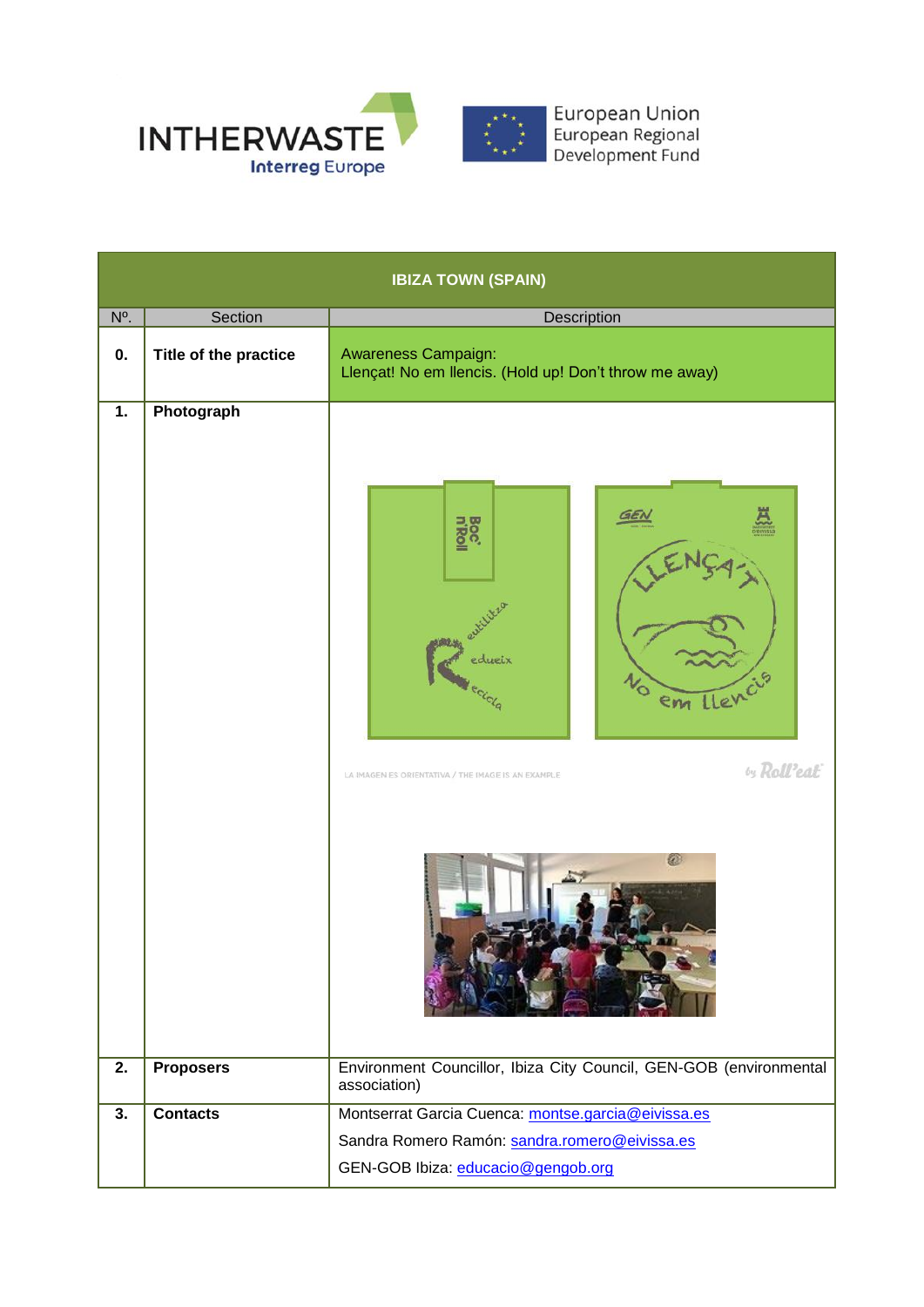

| 4.                | <b>Useful links</b>                                                                                                                                                                                                                                                                                                                                                                                                                                                      | www.eivissa.es                  |  |
|-------------------|--------------------------------------------------------------------------------------------------------------------------------------------------------------------------------------------------------------------------------------------------------------------------------------------------------------------------------------------------------------------------------------------------------------------------------------------------------------------------|---------------------------------|--|
|                   |                                                                                                                                                                                                                                                                                                                                                                                                                                                                          | www.gengob.org                  |  |
| 5.                | <b>Start date</b>                                                                                                                                                                                                                                                                                                                                                                                                                                                        | 14/09/2017                      |  |
| 6.                | <b>Current Status</b>                                                                                                                                                                                                                                                                                                                                                                                                                                                    | Finished                        |  |
| 7.                | Location                                                                                                                                                                                                                                                                                                                                                                                                                                                                 | The schools in the municipality |  |
| 8.                | Inhabitants in the area                                                                                                                                                                                                                                                                                                                                                                                                                                                  | 650 students                    |  |
| 9.                | <b>Description of the practice</b>                                                                                                                                                                                                                                                                                                                                                                                                                                       |                                 |  |
|                   | Origin:                                                                                                                                                                                                                                                                                                                                                                                                                                                                  |                                 |  |
|                   | Students have lunch at school and they usually bring their meal in plastic bags or aluminium foil.                                                                                                                                                                                                                                                                                                                                                                       |                                 |  |
|                   | If we take into account all the times that they have lunch at school (177 days a year) and all the<br>years that they will be at school, they will be responsible for generating a significant amount of<br>plastic and aluminium waste.                                                                                                                                                                                                                                 |                                 |  |
|                   | If we show students the importance of their environmental behaviour and its consequences in the<br>future, they will be responsible citizens in the future.                                                                                                                                                                                                                                                                                                              |                                 |  |
|                   | Development and Timescale:                                                                                                                                                                                                                                                                                                                                                                                                                                               |                                 |  |
|                   | The environmental association GEN-GOB Eivissa contacted the councillor of Ibiza and proposed<br>an action to minimise waste production in schools. They proposed giving a reusable "bock & roll<br>bag" made of cloth to the students to take their lunch to school.                                                                                                                                                                                                     |                                 |  |
|                   | The councillor thought this was a very good idea, but also proposed that work be done with the<br>students to make them aware of their responsibility and also the effects of the amount of waste<br>that they may generate just with their lunch.                                                                                                                                                                                                                       |                                 |  |
|                   | At the beginning of the course (September-/October) an awareness campaign was organised at<br>all the schools with 6 year old students (approximately 650 students). In this campaign the<br>students got a bock & roll bag, and they also took part in an activity where they selected and<br>weighed the amount of packaging that they take with their lunch and had to think about the<br>amount of waste that they will generate during their entire time at school. |                                 |  |
|                   | Actors involved:                                                                                                                                                                                                                                                                                                                                                                                                                                                         |                                 |  |
| F<br>P<br>P,<br>e | The actors involved in this campaign were:<br>Ibiza Environment Councillor<br><b>Association GEN-GOB Eivissa</b><br><b>Students</b><br>Schools' Directors and Teachers                                                                                                                                                                                                                                                                                                   |                                 |  |
|                   | Legal framework:                                                                                                                                                                                                                                                                                                                                                                                                                                                         |                                 |  |
|                   | Directive 2008/98/EC on waste<br>The Spanish Waste Act 22/2011                                                                                                                                                                                                                                                                                                                                                                                                           |                                 |  |
|                   |                                                                                                                                                                                                                                                                                                                                                                                                                                                                          |                                 |  |